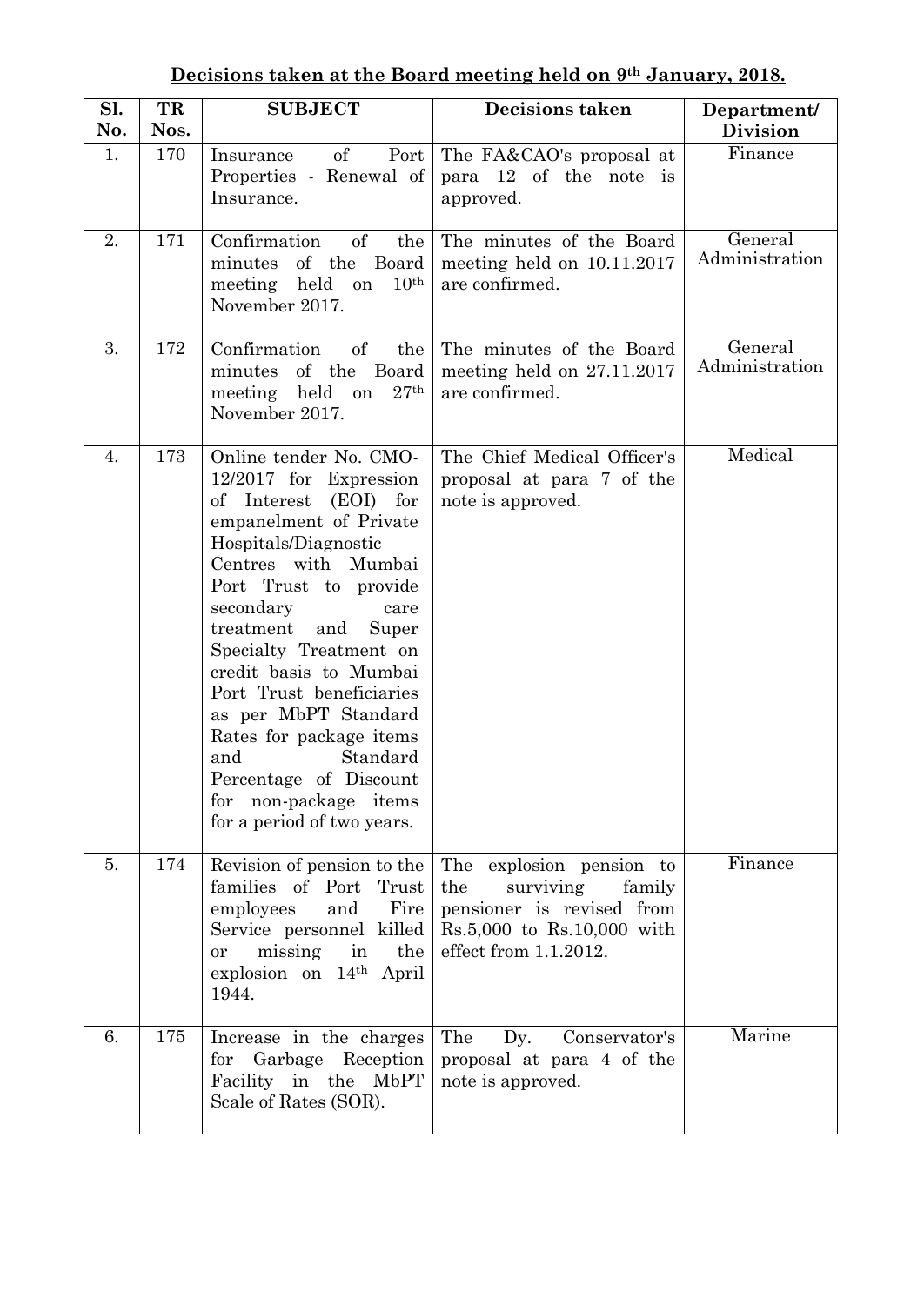| Sl. | TR   | <b>SUBJECT</b>                                                                                                                                                                                                                                                                                                                                                  | <b>Decisions taken</b>                                                                                                                                                                                                                                                                                                                               | Department/       |
|-----|------|-----------------------------------------------------------------------------------------------------------------------------------------------------------------------------------------------------------------------------------------------------------------------------------------------------------------------------------------------------------------|------------------------------------------------------------------------------------------------------------------------------------------------------------------------------------------------------------------------------------------------------------------------------------------------------------------------------------------------------|-------------------|
| No. | Nos. |                                                                                                                                                                                                                                                                                                                                                                 |                                                                                                                                                                                                                                                                                                                                                      | <b>Division</b>   |
| 7.  | 176  | Finalization of terms and<br>conditions of special Way<br>Leave<br>for<br>pipelines<br>already<br>extended<br>from<br>Chemical<br>First<br>Berth<br>(FCB) to Second Chemical<br>Berth<br>(SCB)<br>with<br>associated facilities (i.e.<br>Marine Loading arms) by<br>the user Aegis Logistics<br>Limited<br>and Chemical<br>Terminal Trombay Ltd.<br>at Pir Pau. | The Chief Engineer's (HOD<br>Estate) proposal at para 11<br>of the note is approved.                                                                                                                                                                                                                                                                 | Civil<br>(Estate) |
| 8.  | 177  | Demolition<br>of<br>unsafe<br><b>MbPT</b><br>structures<br>at<br>Workshops.                                                                                                                                                                                                                                                                                     | The<br>Chief<br>Engineer's<br>proposal to demolish Store<br>Room near Railway line and<br>Rest Shed near Boiler Shop<br>is approved. As regards the<br>extension<br>structure<br>to<br>Carpentry<br>Shop/Khalasi<br>Room,<br>the<br>Chief<br>Rest<br>Engineer to consult Chief<br>Mechanical Engineer before<br>initiating action to demolish<br>it. | Civil             |
| 9.  | 178  | Request for inclusion of<br>member from Customs in<br>the<br>Dy.<br>Chairman's<br>Committee for disposal of<br>uncleared/unclaimed<br>goods through e-auction.                                                                                                                                                                                                  | The<br>Traffic<br>Manager's<br>proposal at para 4 of the<br>note is approved.                                                                                                                                                                                                                                                                        | Traffic           |
| 10. | 179  | Request for allotment of<br>Showroom/<br>for<br>space<br>Shop<br>for<br>tribal<br>handicrafts/products<br>by<br>Tribal<br>Co-Operative<br>Marketing Development<br>Federation of India Ltd.                                                                                                                                                                     | Traffic<br>The<br>Manager's<br>proposal at para 12 of the<br>note on License fee @ ₹3610<br>per sq. mtr. or part thereof<br>per month or part thereof is<br>approved.                                                                                                                                                                                | Traffic           |
| 11. | 180  | Tender for allotment of<br>for<br>erection<br>of<br>space<br>temporary stalls/shops at<br>BPX Passenger Terminal<br>of Mumbai Port during<br>the visit of International<br>Passenger Vessel.                                                                                                                                                                    | Ex-post facto approval is<br>accorded<br>to<br>the<br>Traffic<br>Manager's proposal at para<br>8 of the note.                                                                                                                                                                                                                                        | Traffic           |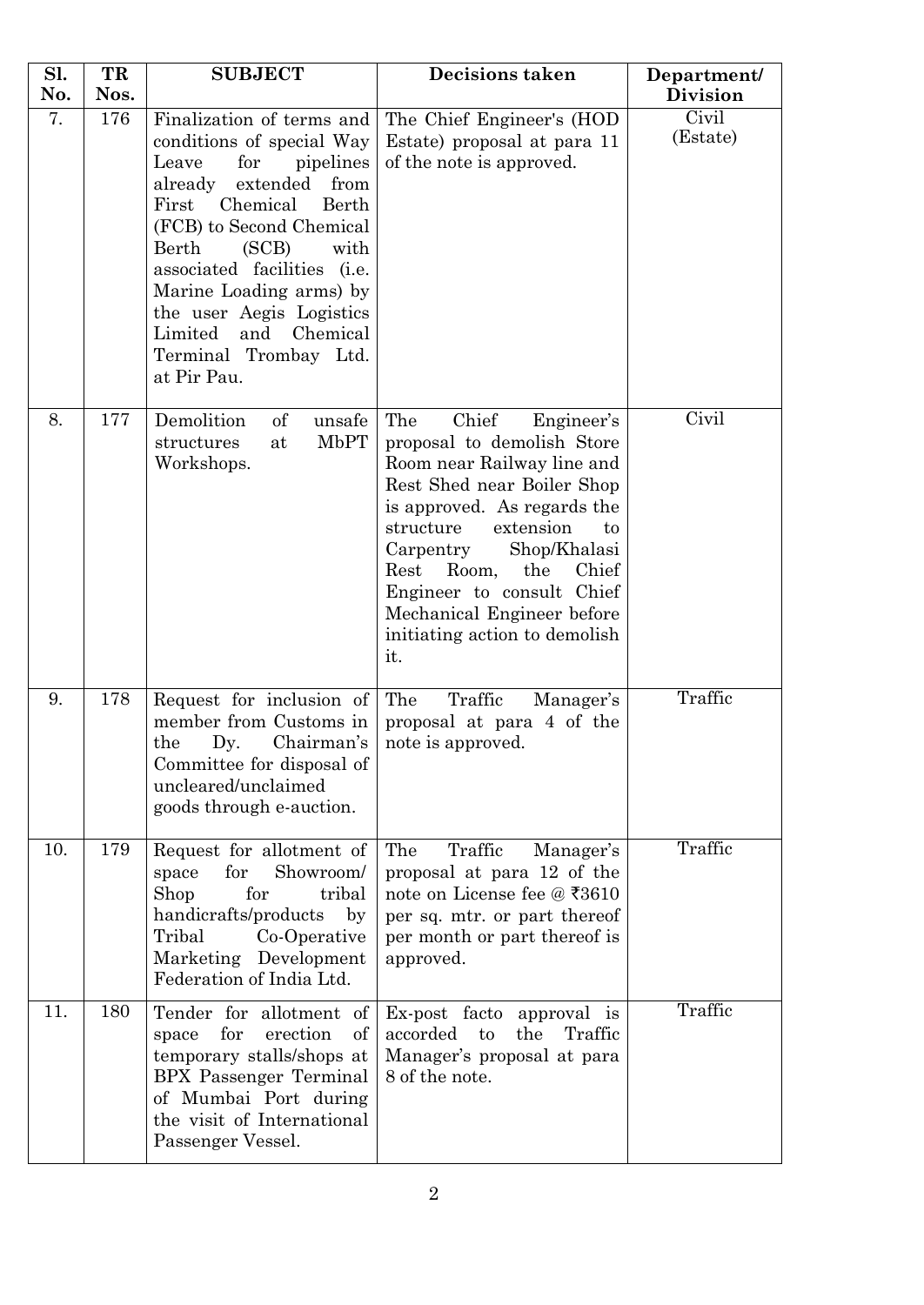| Sl.<br>No. | TR<br>Nos. | <b>SUBJECT</b>                                                                                                                                                                                                                       | <b>Decisions taken</b>                                                                                                                                                                                                                                                                                                                                                                                                                    | Department/<br><b>Division</b> |
|------------|------------|--------------------------------------------------------------------------------------------------------------------------------------------------------------------------------------------------------------------------------------|-------------------------------------------------------------------------------------------------------------------------------------------------------------------------------------------------------------------------------------------------------------------------------------------------------------------------------------------------------------------------------------------------------------------------------------------|--------------------------------|
| 12.        | 181        | Tender for allotment of<br>area on license basis for<br>Duty Free<br>setting<br>up<br>Mumbai<br>Shop<br>at<br>International<br>Cruise<br>Terminal of Mumbai Port<br>Trust.                                                           | The<br>Traffic<br>Manager's<br>proposal at para 11 of the<br>note<br>extension<br>with<br>of<br>License to Flemingo Duty<br>Free Shop Pvt. Ltd. from<br>$28.11.2017$ for a period of<br>six months or till award of<br>fresh License, whichever is<br>earlier, is approved.                                                                                                                                                               | Traffic                        |
| 13.        | 182        | Double Banking charges<br>levied<br>in<br>respect<br>οf<br>coastal vessels.                                                                                                                                                          | The Deputy Conservator's<br>proposal at para 17 of the<br>note is approved.                                                                                                                                                                                                                                                                                                                                                               | Marine                         |
| 14.        | 183        | Disposal of<br>Floating<br>Crane 'Shrestha'.                                                                                                                                                                                         | The<br>Dy.<br>Conservator's<br>proposal at para 9 of the<br>note is approved.                                                                                                                                                                                                                                                                                                                                                             | Marine                         |
| 15.        | 184        | Amendment<br>in<br>the<br>Recruitment Rules for the<br>Post of Marine Engineer<br>the<br><b>MbPT</b><br>in<br>(RSP)<br>Employees<br>Regulations, 2010.                                                                               | Sanction is accorded to the<br>proposed amendment in the<br>RR as set out at Annexure<br>I, with deletion of the words<br>qualification"<br>"post<br>in<br>option OR under Regulation<br>5 of the Mumbai Port Trust<br>Employees<br>(Recruitment,<br>Seniority and Promotion)<br>Regulations, 2010 read with<br>Section 28 of the Major Port<br>Trusts Act 1963, subject to<br>sanction of the Government<br>under Section $124(i)$ ibid. | GAD(HR)                        |
| 16.        | 185        | Civil<br>Works<br>for<br>the<br>project of Fifth Oil (JD5)<br>Berth at Jawahar Dweep<br>Mumbai Harbour<br>in<br>Additional<br>accommodation<br>for<br>workers<br>staff<br>and<br>of<br><b>ITD</b><br>Contractor,<br>Cementation Ltd. | The<br>Chief<br>Engineer's<br>proposal at para 8 of the<br>note is approved.                                                                                                                                                                                                                                                                                                                                                              | Civil                          |
| 17.        | 186        | Pre-qualification criteria<br>(PQC) to re-invite online<br>tender for rate contract<br>for<br>of<br>supply<br>Pharmaceuticals<br>to<br>Port<br>Mumbai<br>Trust<br>Hospital for a period of<br>two years.                             | The Chief Medical Officer's<br>proposal at para 4 of the<br>note is approved.                                                                                                                                                                                                                                                                                                                                                             | Medical                        |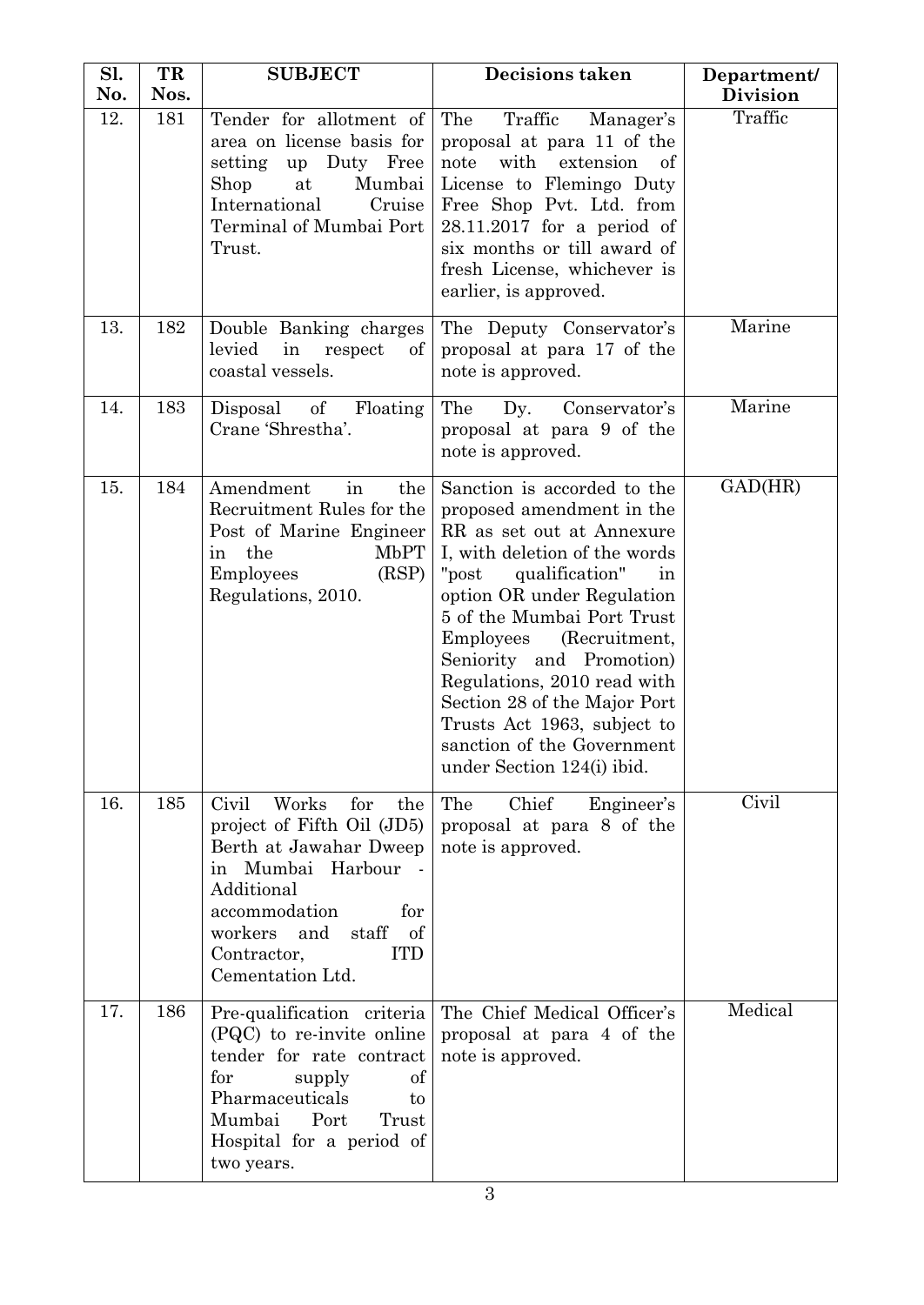| Sl.<br>No. | TR<br>Nos. | <b>SUBJECT</b>                                                                                                                                                                                                                       | <b>Decisions taken</b>                                                                                                                                                                                                                                                                                                                                                                       | Department/<br><b>Division</b> |
|------------|------------|--------------------------------------------------------------------------------------------------------------------------------------------------------------------------------------------------------------------------------------|----------------------------------------------------------------------------------------------------------------------------------------------------------------------------------------------------------------------------------------------------------------------------------------------------------------------------------------------------------------------------------------------|--------------------------------|
| 18.        | 187        | Guidelines for referral of<br>MbPT<br>patients<br>to<br>empaneled Hospitals for<br>the services which are not<br>available at Mumbai Port<br>Trust Hospital.                                                                         | The CMO's proposal at para<br>$\sigma f$<br>the<br>10<br>note<br>with<br>modifications to guidelines<br>1 and 9 as brought out in<br>the Note of Discussions is<br>approved.                                                                                                                                                                                                                 | Medical                        |
| 19.        | 188        | Draft<br>Memorandum<br>$% \left( \left( \mathcal{A}\right) \right)$ of<br>Understanding<br>with<br>Cochin Shipyard Limited<br>- Upgrade, Develop and<br>Operate<br>Ship<br>Repair<br>Facility at Hughes Dry<br>Dock and Indira Dock. | The<br>Chief<br>Mechanical<br>Engineer's proposal at para<br>7 of the note is approved.                                                                                                                                                                                                                                                                                                      | <b>MEED</b>                    |
| 20.        | 189        | Reconstruction<br>of Hay<br>Bunder<br>quay<br>wall<br>at<br>Berths Nos.3 and 4 by<br>using available concrete<br>blocks of OCT Project.                                                                                              | The<br>Chief<br>Engineer's<br>proposal at para 8 of the<br>note is approved.                                                                                                                                                                                                                                                                                                                 | Civil                          |
| 21.        | 190        | Proposed RRs<br>for the<br>posts of Asstt. Director<br>$(EDP)$ (₹9100-15100), Dy.<br>Director (EDP) $(710750-$<br>16750)<br>Sr.<br>and<br>Dy.<br>Director (EDP) $(713000 -$<br>18250) EDP Division.                                  | The proposed amendment<br>in RRs<br>out<br>as<br>set<br>at<br>Ι,<br>Annexure<br>under<br>Regulation 5 of the Mumbai<br>Port<br>Trust<br>Employees'<br>(Recruitment, Seniority and<br>Promotion)<br>Regulations,<br>2010 read with Section 28 of<br>the Major Port Trusts Act,<br>1963, subject to sanction of<br>Government<br>under<br>the<br>ibid,<br>Section<br>124(i)<br>is<br>approved. | <b>GAD</b>                     |
| 22.        | 191        | $\mathrm{of}$<br>stevedoring<br>Levy<br>for<br>lighterage<br>charges<br>operations.                                                                                                                                                  | Traffic<br>The<br>Manager's<br>proposal at para 10 of the<br>note to be reviewed after<br>one year is approved.                                                                                                                                                                                                                                                                              | Traffic                        |
| 23.        | 192        | Surrender of plot of Land<br>at Pir Pau, Lessee<br>Rashtriya Chemicals<br>$-\&$<br>Fertilisers<br>Ltd.<br>(RCF)<br>(Code No.10104102).                                                                                               | The Chief Engineer (HoD<br>Estate)'s proposal at para<br>14 of the note is approved.                                                                                                                                                                                                                                                                                                         | Civil /Estate                  |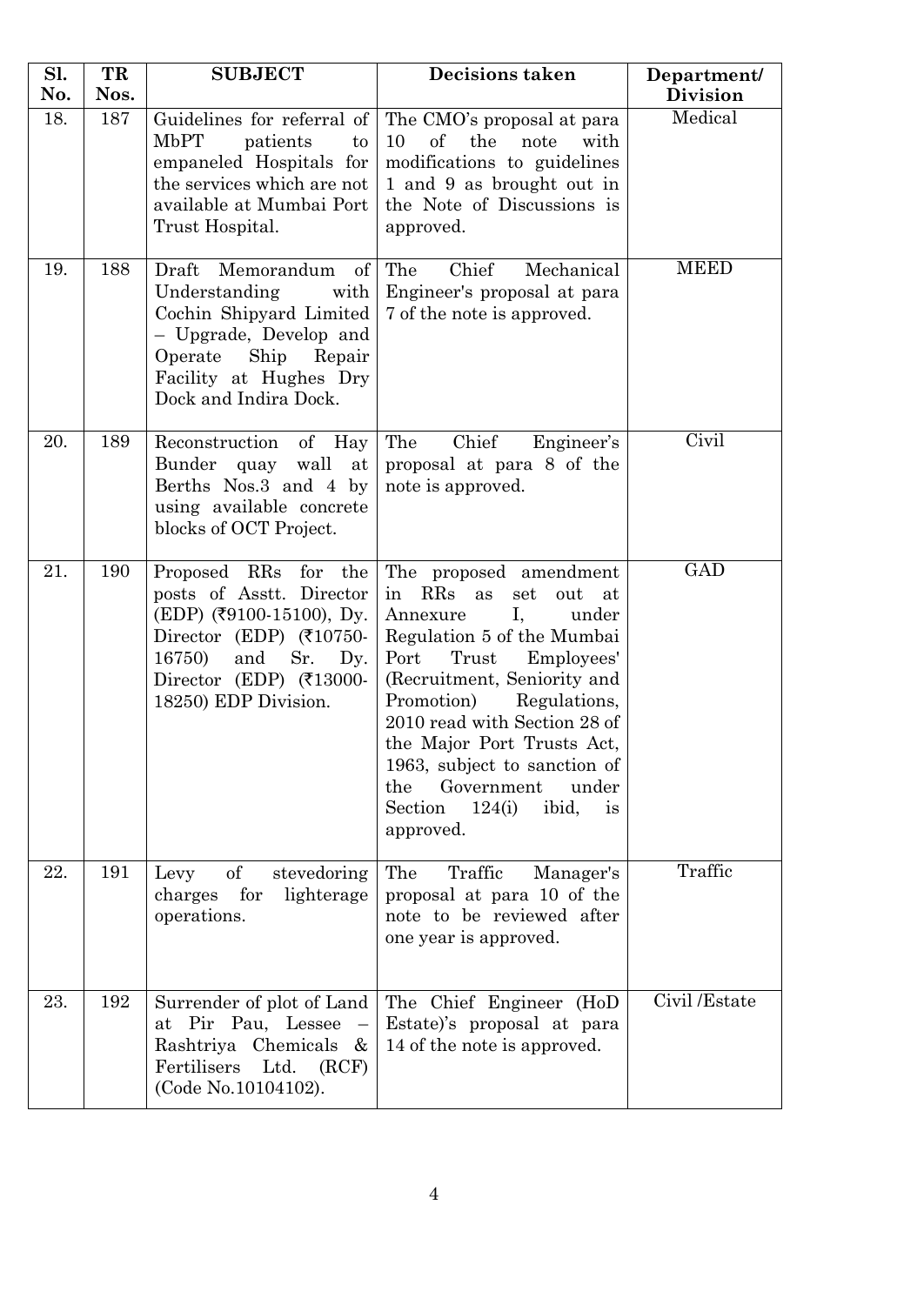| Sl.<br>No. | TR<br>Nos. | <b>SUBJECT</b>                                                                                                                                                                                                                                                                               | <b>Decisions taken</b>                                                                  | Department/<br><b>Division</b> |
|------------|------------|----------------------------------------------------------------------------------------------------------------------------------------------------------------------------------------------------------------------------------------------------------------------------------------------|-----------------------------------------------------------------------------------------|--------------------------------|
| 24         | 193        | <b>Implementation of Mobile</b><br>Application & Web portal<br>e-platform<br>for<br>an<br>application<br>and<br>an<br>analytical<br>tool<br>for<br>customer satisfaction and<br>Internal<br>Rating<br>(Feedback Portal System)<br>for Mumbai Port Trust.                                     | The Jt. Director's proposal<br>at para 12 of the note is<br>approved.                   | <b>EDP</b>                     |
| 25.        | 194        | Tender No. E.116/2017 -<br>Consultancy Services for<br>obtaining Clearances for<br>"Proposed<br>Ropeway<br>Project from<br>Sewri to<br>Elephanta Island".                                                                                                                                    | The<br>Chief<br>Engineer's<br>proposal at para 6 of the<br>note is approved.            | Civil                          |
| 26.        | 195        | Tender No.E-136/2017-<br>Reclamation of South-<br>West cove at Jawahar<br>Dweep of Mumbai Port.<br>- Acceptance of offer.                                                                                                                                                                    | Chief<br>The<br>Engineer's<br>proposal at para 8 of the<br>note is approved.            | Civil                          |
| 27.        | 196        | Providing<br>Electrical<br>installation at proposed<br>Domestic<br>Cruise<br>Terminal at Prince's and<br>Victoria Dock.                                                                                                                                                                      | Chief<br>The<br>Mechanical<br>Engineer's proposal at para<br>5 of the note is approved. | <b>MEED</b>                    |
| 28.        | 197        | Implementation<br>of<br>IT<br>Audit<br>security<br>for $\vert$<br>Information<br>&<br>Communication<br>(ICT)<br>Technology<br>infrastructure at MbPT<br>- To award work contract<br>on Nomination<br><b>Basis</b><br>Center<br>to<br>for<br>Development of<br>Advanced Computing (C-<br>DAC) | The Jt. Director's proposal<br>at para 12 of the note is<br>approved.                   | <b>EDP</b>                     |
| 29.        | 198        | pertaining<br>Issues<br>to<br>ONGC<br>-Outstanding<br>Dues towards wharfage<br>Special<br>compensation,<br>Way Leave<br>Fees<br>$\&$<br>Service Tax. -<br>Rental<br>dues<br>against<br>area<br>occupied at 12 VD.                                                                            | The<br>Traffic<br>Manager's<br>proposal at para 12 of the<br>note is approved.          | Traffic                        |